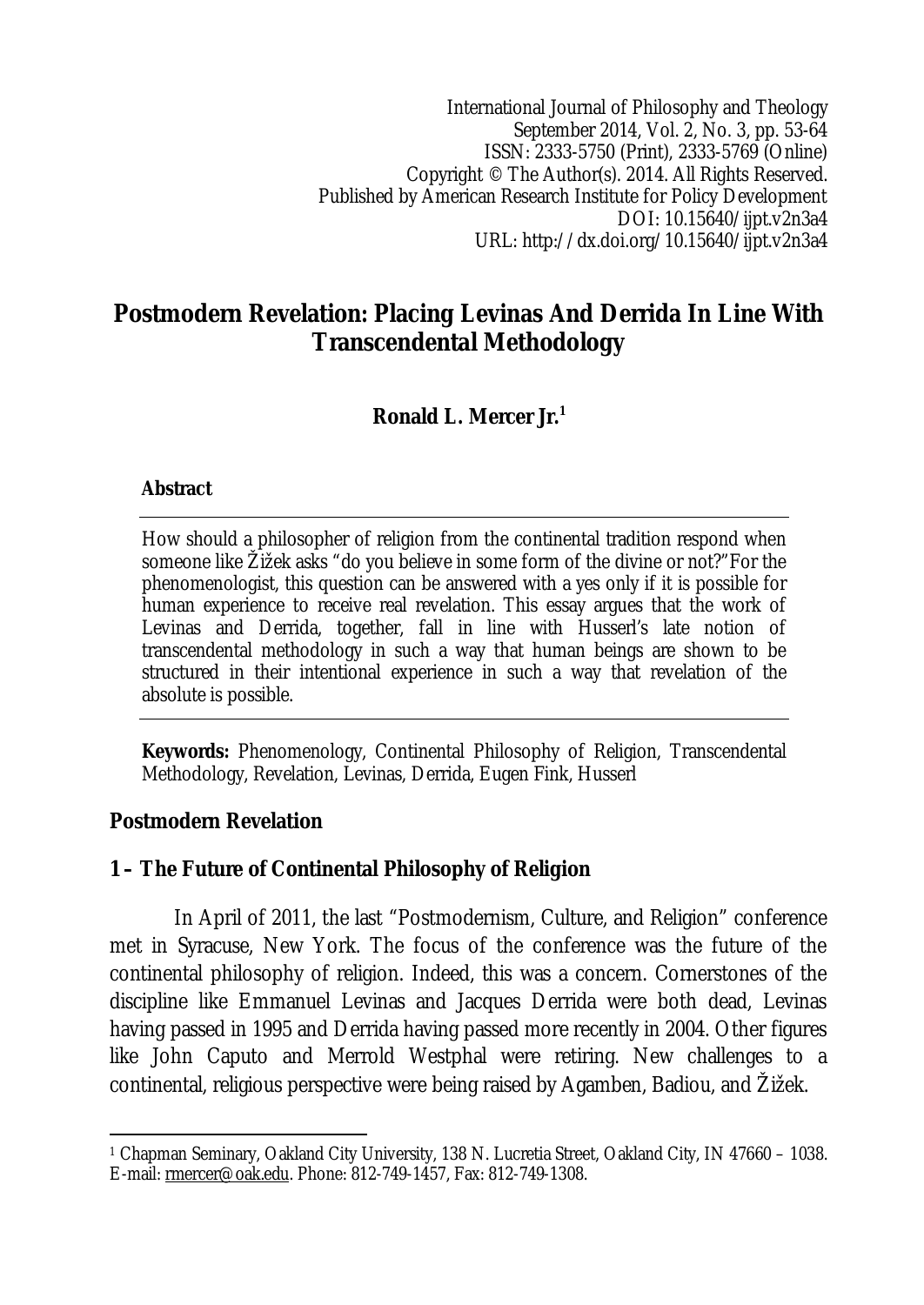The conference sought to ask what path would be taken in light of the changes and challenges of the 21<sup>st</sup> century.

With respect to the future of the continental philosophy of religion, for that part that is phenomenologically based, the future is always in the past.Phenomenological method dictates the need to go back again with the information that has been newly acquired and start over, removing even more improper presuppositions.The need to return should be signaled by a question that places in question the work heretofore done, and, perhaps, no question asked in recent years has struck me with as much power and importance as Slavoj Žižek's question in *The Puppet and the Dwarf* put to philosophers of "radical Otherness" who attempt to go "beyond the ontotheological God" : "OK, let's cut the crap and get down to basics," he writes, "do you believe in some form of the divine or not?" (Žižek, 2003, p. 5).Respondents, according to Žižek, typically dissimulate, holding real, religious views secretively while only admitting to a certain ethical enlightenment.In terms of the divine, however, they usually just say Žižek has asked the wrong question.

Indeed, there is good reason for claiming that the question is misguided: 1. Phenomenologically, Husserl includes the transcendence of God under the reduction, seemingly reserving the divine to a world of faith rather than phenomena (Husserl, 1982, §58).2. Levinas, who has often been fingered as the instigator of mixing theology and phenomenology (Janicaud, 2000), clearly agreed with Husserl that God was an "inadmissible abstraction" and that his own philosophy was truly an "austere humanism" (Levinas, 1996, p. 29). 3. Derrida, who has followed in Levinas's apparent free use of the term God, offers up his own confession that "I quite rightly pass for an atheist" (Derrida, 1993, p. 156).Seemingly, some of the most important continental philosophers of the 20<sup>th</sup> century have utilized the name of God without actually intending to make theological claims that would lead someone to a belief in God.Under these auspices, the philosophers of "radical Otherness" might declare Žižek's question to be invalid.

Further complicating matters was the reaction of  $20<sup>th</sup>$  century theologians who held any philosophical movement they deemed to be post-modern to be highly suspect and utterly detrimental to faith; the philosophy of Derrida was most often the target of this suspicion.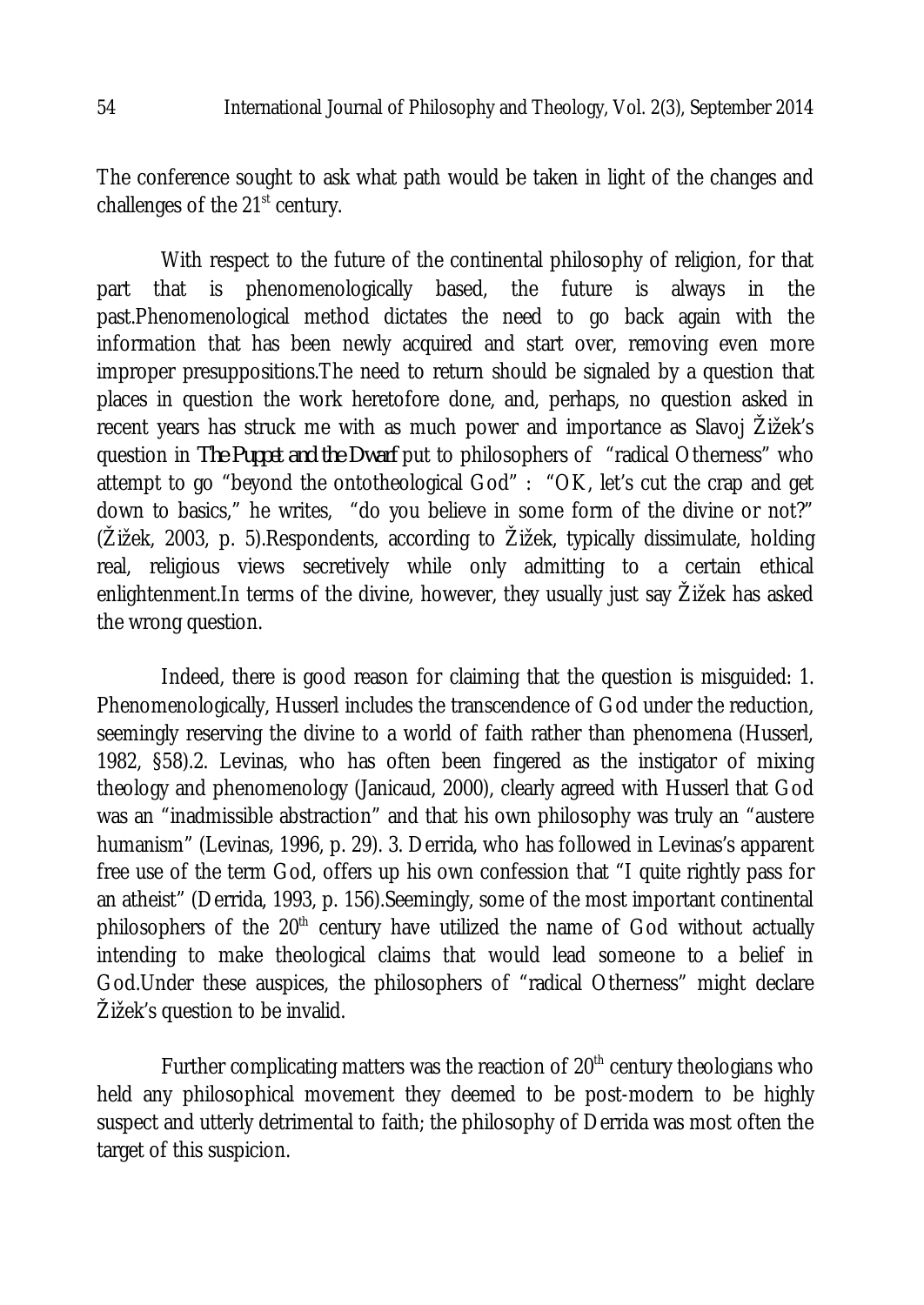*The Challenge of Postmodernism*, published in 1995, records the proceedings of a symposium held one year earlier at the Southern BaptistTheological Seminary whereat "evangelical statesmen" and a "cadre of seasoned scholars" met to decry postmodernism as simply an "ultra-modernism", a flip side of the modern perspective's claims to certainty which amounted to a full embrace of skepticism or, worse yet, relativism (Dockery, 1995).That same year, Ingraffia's book, *Postmodern Theory and Biblical Theology*, hit shelves to declare that postmodern theory was synonymous with modern atheism (Ingraffia, 1995). This visceral, negative attack prompted a response from philosophers defending postmodernism from both the accusations of relativism and atheism.John Caputo's *Prayers and Tears of Jacques Derrida* in 1997 acts in much the same way as Plato's *Apology*; the student defends the teacher against atheistic claims by signaling a new understanding of what it means to be religious. In the case of Plato, Socrates has his *daimon*.In the case of Caputo, Derrida has "Religion without Religion."Derrida is a believer in the apophatic, a prophet of the impossible which can only be asked to "come."

Into the back and forth of philosophers and theologians Žižek responds, "Let's cut the crap," possibly the best rendering of Husserl's famous phrase "*zu den Sachen selbst*" ever given.Does anything remain of the divine?Can someone have religion without religion while yet believe in God, or is the idea of God so qualified now that the divine is unrecognizable?Is there any way to return to the idea of God without the onto-theological baggage and find something in which to believe?In order to continue moving forward in the continental philosophy of religion, we need to recover the themes of the past constantly.Only with a fresh start, having returned to our starting points, can we proceed to answer philosophically ways in which the divine may be revealed.We need a proper recovery of transcendental methodology; a way to view how Levinas and Derrida properly employed such method; and from this employment, a right beginning for recovering theological themes that could invoke revelation.

## **2 – Phenomenology at the Origin**

Moving forward in continental philosophy of religion surely means appropriating a philosophy that will allow investigators to engage theological themes.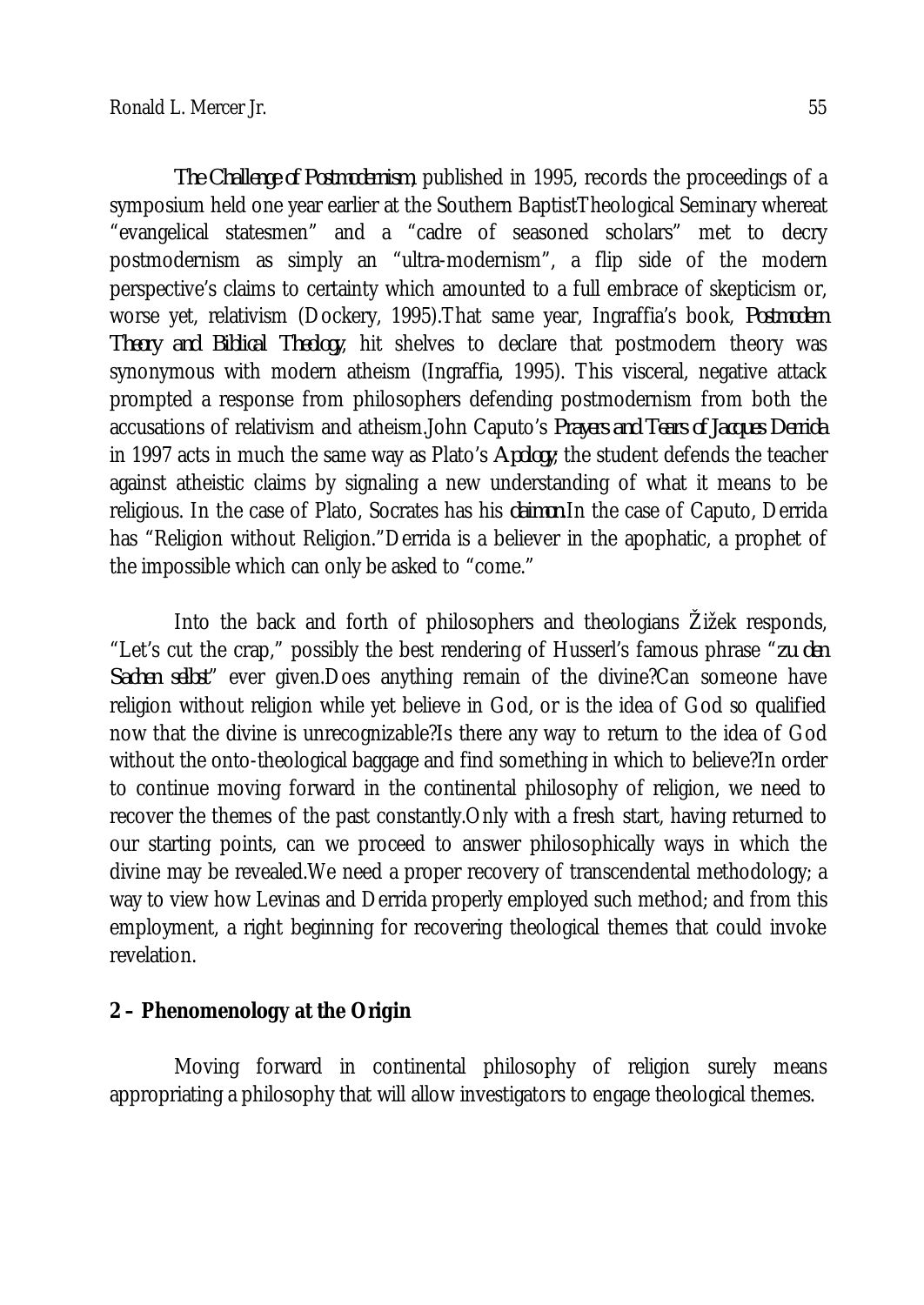Interestingly, Husserl makes just such a claim aboutphenomenology near the end of his life, "In spite of everything I once believed – today it is more than belief, today it is knowledge – that exactly my phenomenology, and it alone, is *the* philosophy that the Church can use because it converges with Thomism and extends Thomistic philosophy" (Jaegerschmid, 2001, p. 338).

While philosophers like Levinas and Derrida feel somewhat at home with phenomenology, the idea that it is "exactly" Husserl's phenomenology that can illuminate experience, and specifically the idea of God, is in question.Specifically, Husserl's transcendental phenomenology is seen as problematically re-inscribing a foundational consciousness that would eliminate otherness rather than disclose it as outside the ego.

Levinas attests to avoiding the term "transcendental" because it seeks what is foundational.Consequently, the method remains tied to an ontological framework: "Foundation is a term from architecture, a term made for a world that one inhabits; for a world that is *before* all that it supports, an astronomic world of perception, an immobile world; rest *par excellence*; the Same *par excellence*" (Levinas, 1998, "Questions and Answers," p. 88). The same discomfort is reemphasized by John Caputo when discussing the hope for the impossible that is expressed in Derrida's *oui, oui*. "I (Caputo) said that Derrida must beware of turning *oui, oui* into a transcendental in the strong sense, of letting it become the alpha and omega of language . . . such a transcendental encircling would constitute a certain circum-vention of the event" (Caputo, 1997, p. 257). With the proper caution in mind, Caputo explains that deconstruction is limited to dealing with a *quasi*-transcendental at best. *Quasi*transcendentals escape what has been, heretofore, seen as transcendental methodology's attempt at pinning down conditions in favor of descriptions that allow for the possibility of seeing horizons overflow previously inscribed limits.

Critiques such as those offered against transcendental phenomenology necessitate a going back again to the beginning of this philosophy, for Husserl's work at the time of his statement about phenomenology and the Church came late in his life as he was working on a series of unpublished manuscripts and working hand in hand with Eugen Fink. The outcome of this late work will redefine the transcendental in ways that converge with the philosophies of the dissidents from above, Levinas and Derrida.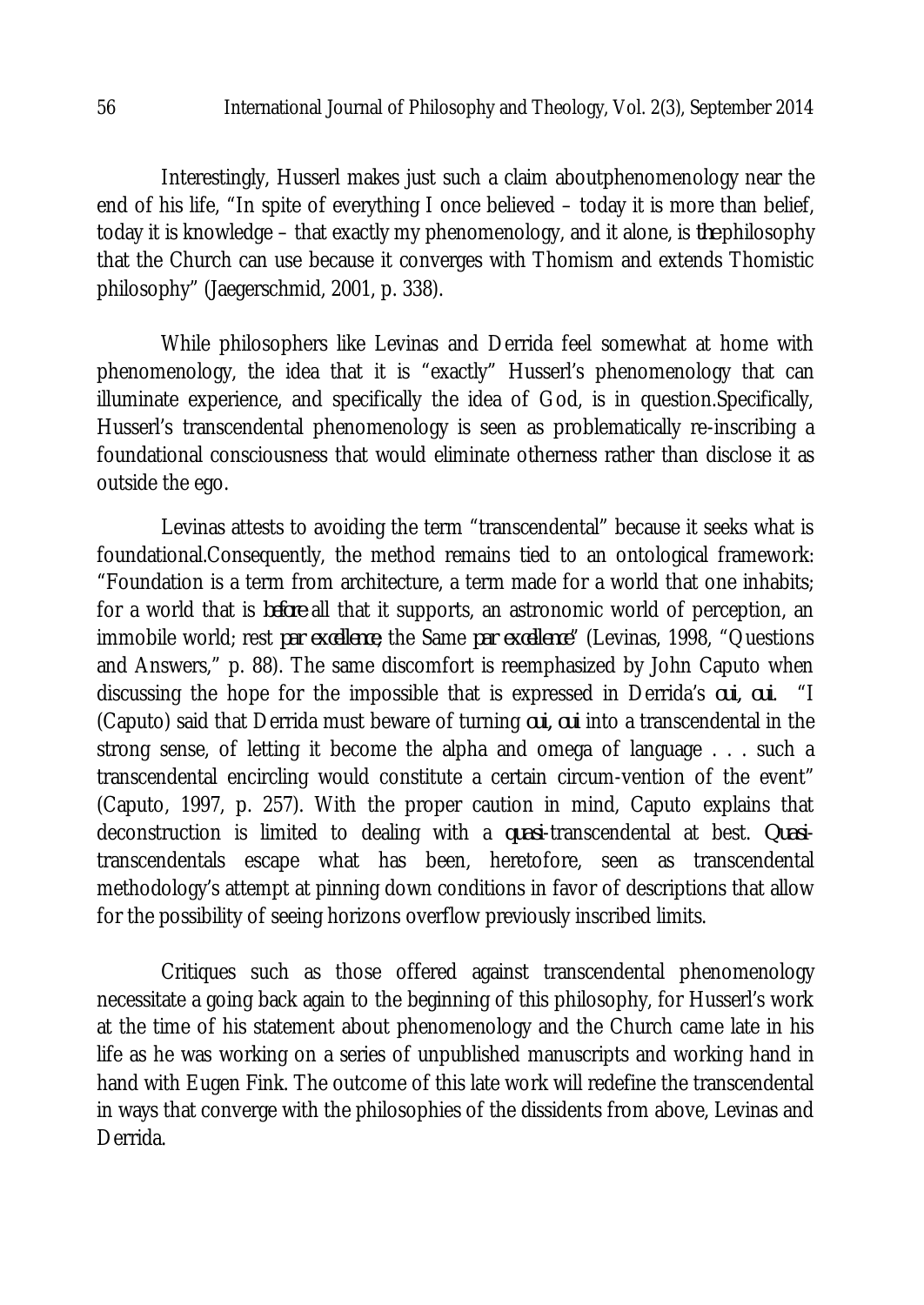From Husserl's manuscripts on time, Fink begins to define the problem with transcendental method: how does one make present that which is ultimately responsible for making present in the first place.The only possible answer is that the originated must be used to make the origin explicit.<sup>2</sup> Such a description, however, ontifies that which is necessarily non-being; however, having done so, the process of description must constantly designate the originating condition as *me-ontic*. At this point, transcendental methodology already recognizes its own process as one of saying and un-saying its object, but the method comes even closer to recognizing the overflowing of horizons with the manner in which *me-ontic* reinterpretation is conceived. The proper construction of a *me-ontically* recast transcendental is not a simple stair-step movement toward a final realization. As Ronald Bruzina describes it, "The logic of ultimate discovery is the logic of 'foundering,' . . . as Fink once termed it, 'a logic of failure'" (Bruzina, 1997, p. 80).

Foundering enters as the phenomenologist attempts to disclose the transcendental absolute. When the absolute is conceived as a condition, a customary rendering, the condition appears as an agent that produces an ontic result, determining that which it constitutes by virtue of being the condition for its possibility. While it is this condition as agent that Caputo warns against as that which all too majestically nails down its object, rendering the transcendental absolute in this way is not its ultimate disclosing but, rather, a positive rendering paradoxically conceived. The paradox arises because the agency and activity of the transcendental are not elements of an absolute but are concepts applied to the absolute made in the image of the one conceiving, for agency and activity are moments of the ontic experience. Put as simply as possible, when the phenomenologist endeavors to disclose a transcendental origin, the origin is cast in the image of the phenomenologist because that which is responsible for creation is inevitably described in the terms belonging to the created. Biblically speaking, scripture recognizes this when it unapologetically uses anthropomorphic language while, at the same time, reminding the reader that God is not like human beings. Fink expresses this difficulty in phenomenology in the following way:

 $\overline{\phantom{a}}$ <sup>2</sup>Because such absolute conditions like time do not appear within Being, they have often been referred to by Being "s contrary – Nothing.Fink, however, recasts this, "The thesis: The Absolute is the Nothing, is to be abandoned in favor of this one: The Absolute is the Origin." Eugen-Fink-Archiv Z-VII 5a.Quoted from Ronald Bruzina, "The Transcendental Theory of Method in Phenomenology; the Meontic and Deconstruction, "Husserl Studies 14 (2), 1997, 78.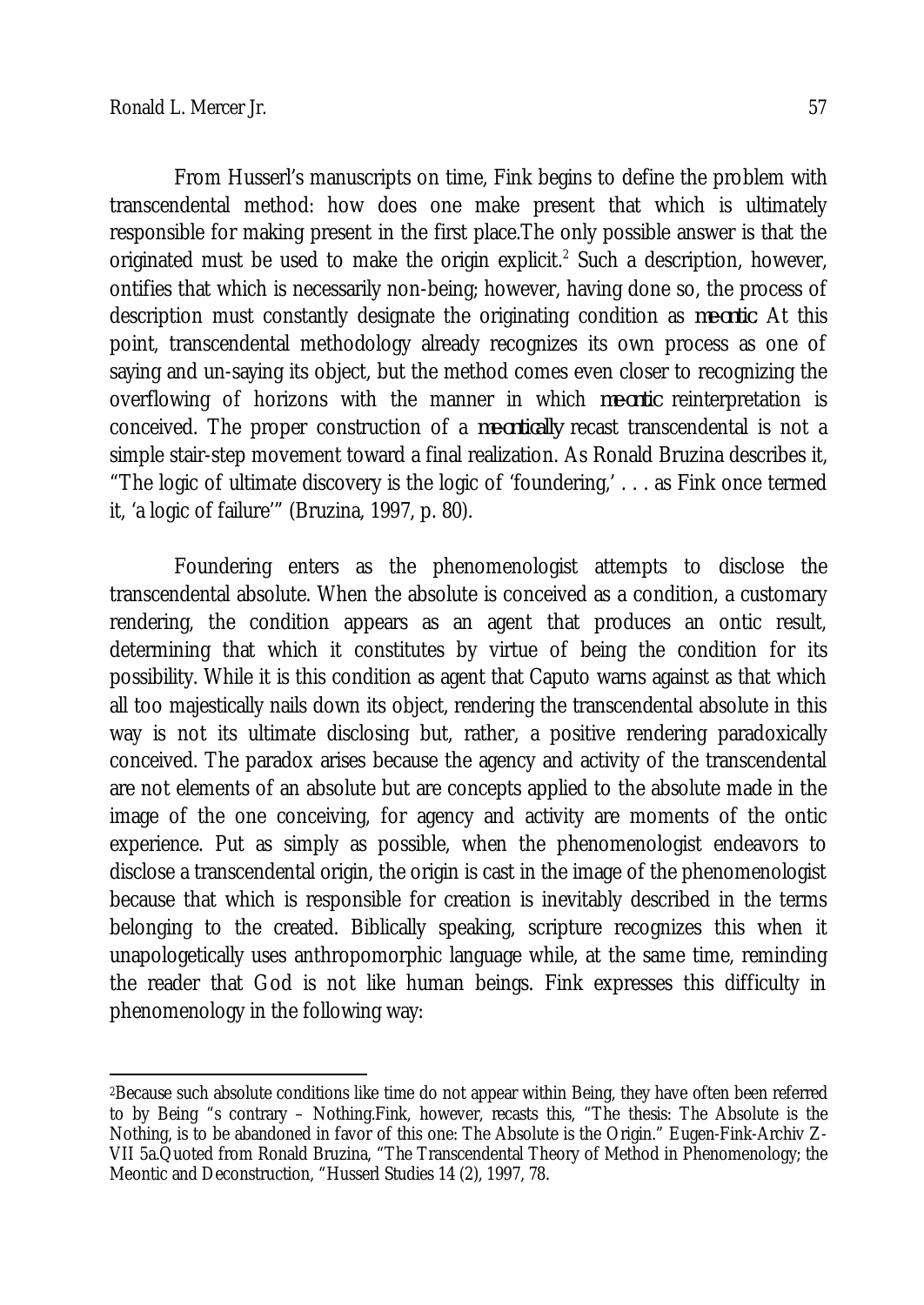"Absolute" being is not in any way a being that would be found alongside of or outside that-which-is. Rather it is only accessible at all from the ontical as a point of departure. It is, in a certain way, the ontical itself, but inquired into so radically that it is the ontical, in a certain way, before its εἶναι. – The relation of "the absolute" to the ontical we shall call the "origin". "Origin" is not an intra-worldly beginning but is seen in an intra-worldly way always *according to*  that of which it is precisely the origin. "Origin" has an antecedency  $\tau\tilde{\eta}\varphi\tilde{\sigma}\varepsilon_1$ [by nature], and not πρòς ἡµᾶς [to us] (Fink, 2006, Z-IV 112b).

Fink began to see clearly this realization while paying attention to what Husserl was doing with phenomenology in his C-Manuscripts wherein the nature of the transcendental subject was radically reconfigured in a way that no longer allows for egoic determination, that very activity that eliminates otherness by seeing what is radically not the phenomenologist in the image of the phenomenologist.<sup>3</sup> The first reconfiguration is realized with the non-place of "absolute" being as neither alongside of or outside. The origin does not "exist" across a border between non-being and being, but, rather, it is "the ontical itself." The second reconfiguration has to come with the realization that the ego at the center of the reduction is not capable of disclosing a true absolute like "proto-temporalization," which is the task of the manuscripts. Problematically, the I becomes recognized as that which originates *in* the streaming of proto-temporalization, and, as a result, the most basic level of disclosure possible is at the level of the temporally constituted stream of experience as experienced. The absolute origin that "conditions" remains ultimately undisclosed, profoundly other. "At this stage, all one can do is acknowledge that the only way to characterize the absolute ultimate of origination is precisely *in terms of* the figure that *results from* the ever-absent 'transcendental absolute of original constitution,' the figure that each of us is" (Bruzina, 2010). Any expectation of further grasping the absolute simply fails.

Putting together Husserl's belief about phenomenology's legacy as the philosophy of the Church with Fink's radical reconceptualizing of the transcendental reduction reveals an interesting possibility for revelation. Insofar as God would be the ultimate original condition of creation, the possibility of knowing anything about God in a phenomenological fashion would have to be done in a way that utilizes what is observed in creation to disclose something about the conditions of that creation.

 $\overline{\phantom{a}}$ <sup>3</sup>The C-Manuscripts are now published as Edmund Husserl, Späte Texte über Zeitkonstitution (1929- 1934), Die C-Manuskripte, Husserliana Materialien Bd. VIII, edited by Dieter Lohmar, Dordrecht: Springer, 2006.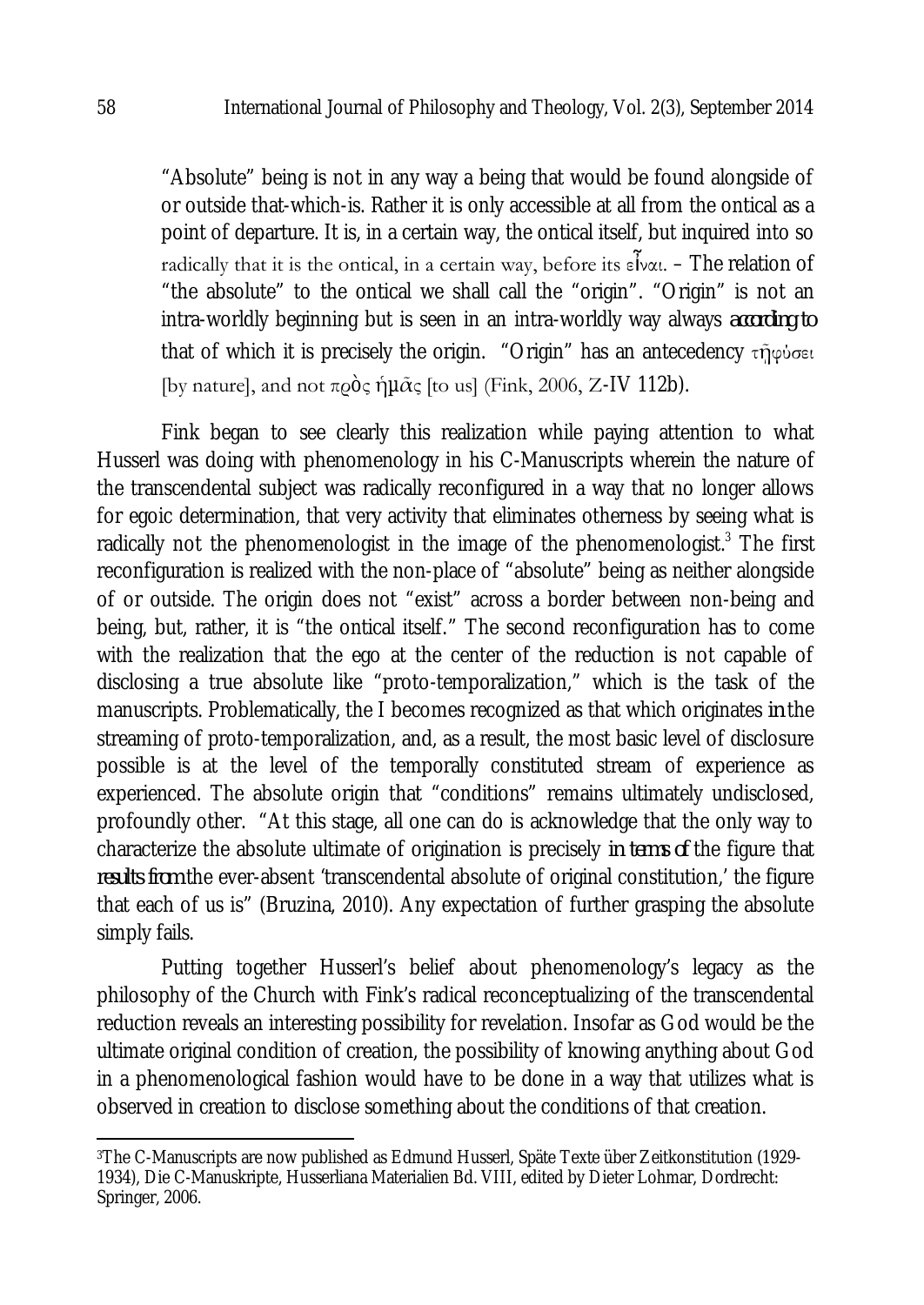Fink describes this disclosure in the following manner: "God is not a transcendent idol, but rather is the me-ontic depth of the world and existence" (Fink, 2006, Z-IV 36a). In this disclosure of the manifestation of God, there is an "unnihilating of the Absolute" which Fink recognizes as "true theogony" (Fink, 2006, Z-VII XIV 4a).For Fink, a proper discussion of God would be the philosophical rendering of the origin, which would be equivalent to describing the birth of God in consciousness. The very possibility of such disclosure suggests an openness to the absolute, which indicates that the human structure is one open to this recognition of God: "philosophizing is breaking into God, and the awakening of God in the world" (Fink, 2006, Z-VII 92a).

### **3 – Origination in Levinas and Derrida**

Moving forward in the continental philosophy of religion, now, will be to see if Levinas and Derrida can be read in light of a radically reconceived transcendental methodology. If so, then we can begin to see their work in light of a recovery of theological themes. My goal here is not to go into detail but to show evidence of dependence on transcendental origination for these two philosophers who have attempted to avoid strong transcendental arguments.

In the 1960s, Levinas begins a new line of inquiry that has sometimes been understood as a turn in his philosophy. Such a reading would, in part, figure Derrida's essay, "Violence and Metaphysics," as responsible since it brings into question work that had been done prior, especially in *Totality and Infinity*. Levinas takes time to defend his position on the other with his paper, "Wholly Otherwise." However, he takes another look at his own understanding of the ego. The problematic that surrounds the ego is the realization that oneself "is already constituted when the act of constitution first originates" (Levinas, 1981, p. 105). This means that the act of constitution performed by consciousness is being performed by that which is already constituted, presenting a problem for Levinas's philosophy in the following way: if the coming of the other constitutes the self in such fundamental terms that the formation of the ethical should be metaphysics' first philosophy, then how is there a self in the first place already there capable of receiving the other. It is not, then, the ontological presence of the other that is problematic for Levinas, but the ontologically constituted self that encounters the other. What we should see here is a clear convergence with Husserl's own problem of the ego in the C-Manuscripts.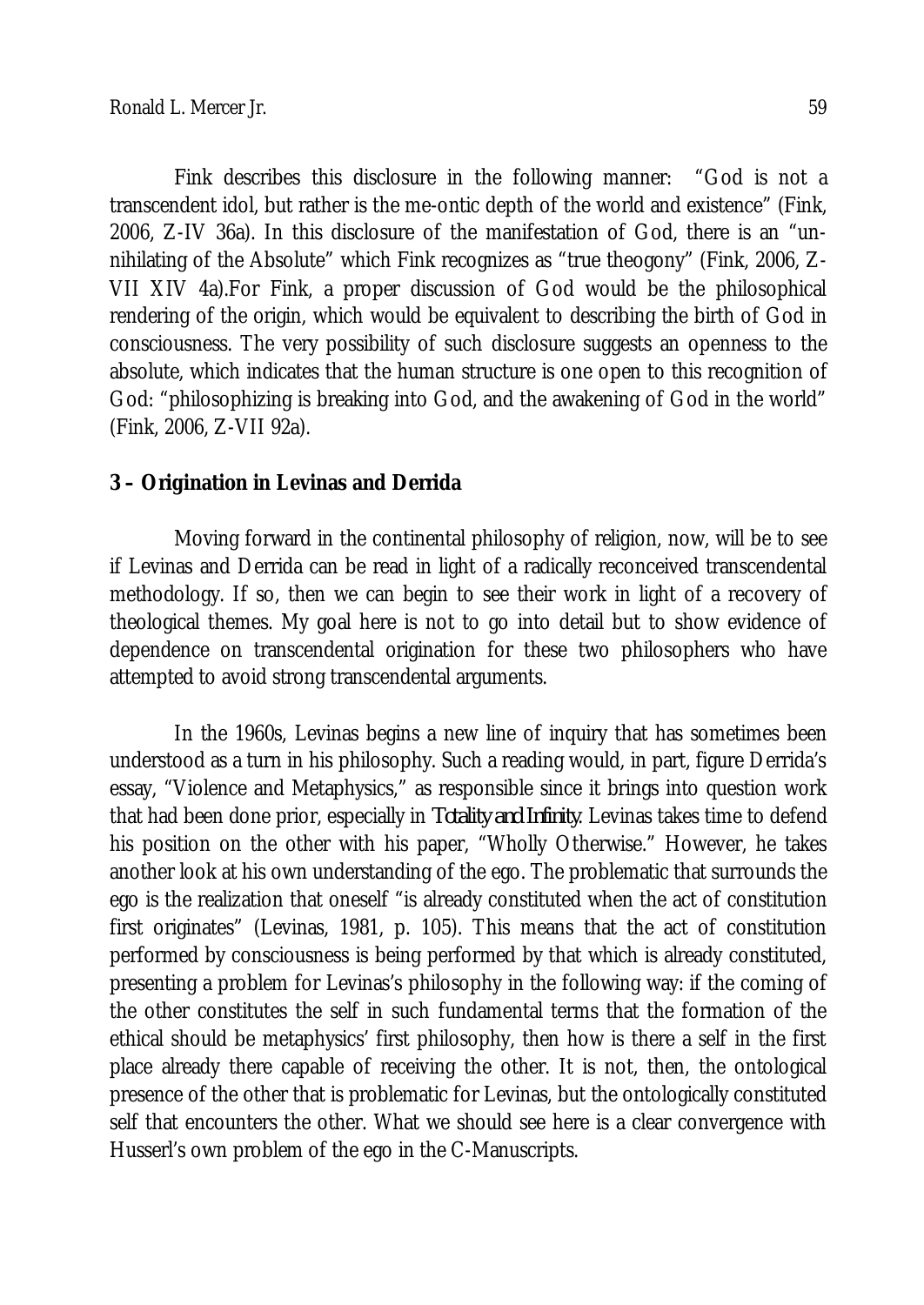We must, now, solidly reassert that the analysis of *Totality and Infinity* is not placed aside, for the movement Levinas makes in the 1960s is absolutely dependent upon the basic interpretation of the face as that which interrupts the ego and breaks into the ego's home.Levinas's post-*Totality and Infinity* and post-Derrida essays reflect this earlier position when they claim that consciousness "loses its first place" in favor of the order of the other, but because the ego was then and there already fully involved in the world, a new question could surely arise, one which Levinas did not ask in his first major work: "How is the face not simply a true *representation* in which the other renounces his alterity?" (Levinas, 1988, p. 352). What this question suggests is that the analysis of the face's interruption is phenomenologically accurate, but it does not explain why the ego, temporarily displaced from home, could not simply shore up the rent with a reconstituted home that nowincludes the other as revealed by the face.The answer to this question is already investigated in *Otherwise than Being or Beyond Essence*: The other is not that which breaks into the home but is that which is already there structuring the home in its human manifestation providing, at least in part, the structural meaningfulness of experience.If such is the case, then the face of the other does not signify alterity but signifies what Levinas calls the trace of the other.

"A trace signifies beyond being" because it signifies that which is utterly transcendent to consciousness, that which can never be made to appear as present (Levinas, 1988, p. 356). This definition echoes so much of what was said about the face it is hard to see why a new term is necessary.What is at issue for Levinas and the question just posed is explained in Derrida's essay ". . . that Dangerous Supplement . . ." where "the sign is always the supplement of the thing itself" and the supplement adds its own positivity (Derrida, 1975, p. 141-164). The term "face", before a language-ready ego, acts as just such a supplement undoing the otherness in the breach of consciousness. What was needed for the self at the moment of primal impression was a word that already implies absence even in its positivity.The very presence of a trace is already the signaling of an irrevocable absence. Levinas, however, denies that this should be conceived as designating a transcendental, for the trace does not signal "a world behind our world" (Levinas, 1988, p. 355).Such a worry on Levinas's part presumes that the transcendental lies across a border, constituting from an other-worldly position, but in light of Fink's reconfigured transcendental methodology gathered from what Husserl was doing in his late manuscripts, Levinas's trace appears as that very use of the ontic to designate what has originative "power" for the ego.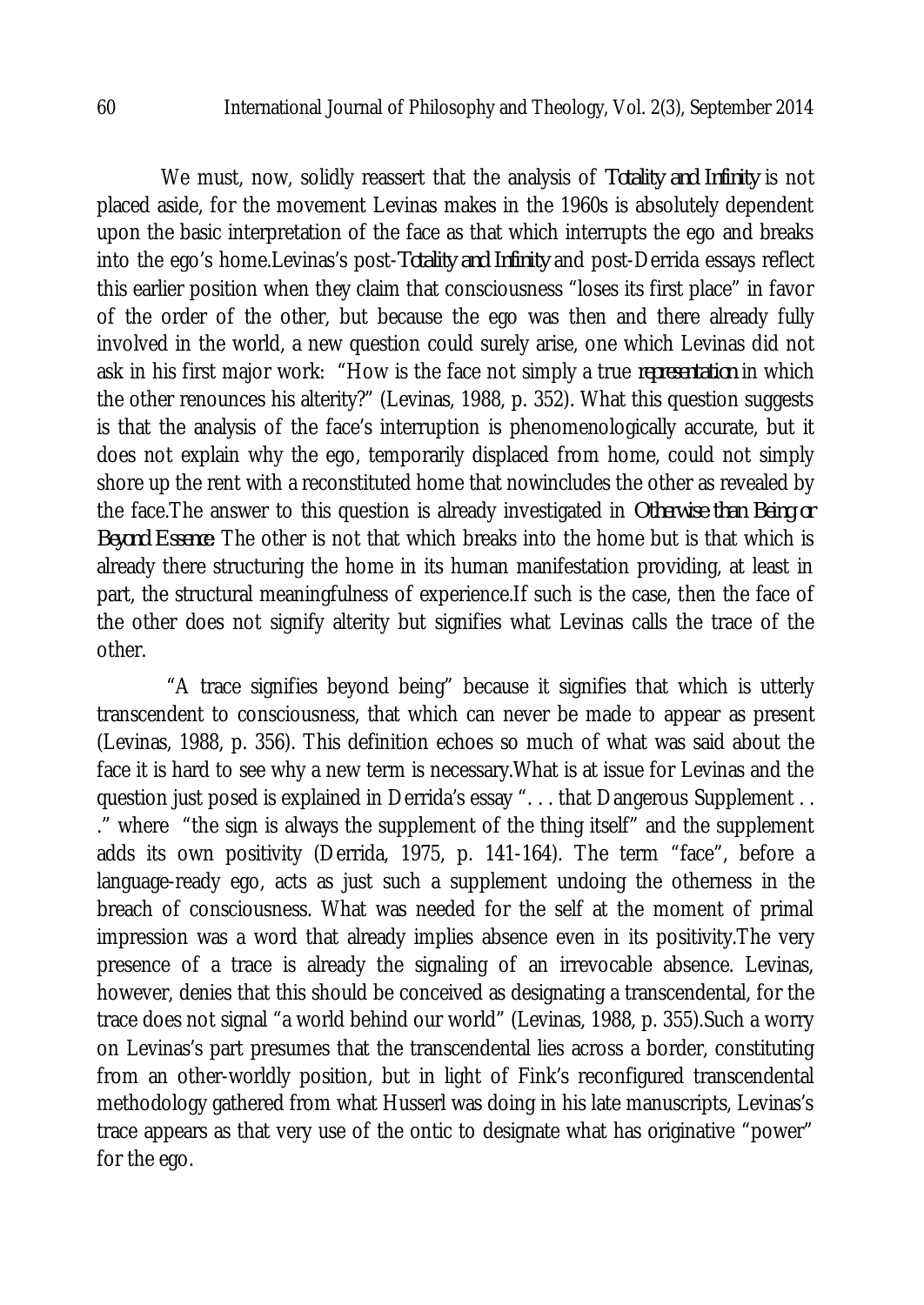For Derrida, the link between his philosophy and Husserl's idea of origination comes early, 1953-1954, in what has since been translated as *The Problem of Genesis in Husserl's Philosophy*. The issue was also front and center in his landmark text, *Of Grammatology*, (p.9) where he endeavors to uncover "the origin of meaning [sens] in general." Of course, Derrida's intrigue with origin may have begun with Husserl, but his understanding of how to investigate origin was certainly not Husserlian as Derrida, himself, understood it. His critique of an ego-centered phenomenology remains important for what is customarily called Husserlian; however, we can see Derrida's work on *différance* as exhibiting a philosophy of origination in a vein that converges with Husserland Fink's late work.

When Derrida delves into the "origin of meaning," he often critiques any philosophy of meaning as an achievement of presence. His casual readers are certainly aware of his philosophy of *différance* and the manner in which the achieving of presence is frustrated by the movements of differing and deferring such that the full presence never arrives and meaning is left to emerge out of the play of the two movements. It would seem, then, that after all terms have been deprived of presence, the only clearly present meaning left is the name of that condition, *différance*, which is somehow responsible for meaning not being present. Ronald Bruzina, however, clarifies this particular issue: "That responsible something, therefore, must not itself be thought to be successfully made present; it is the radically *other* that, as the generative source of the movement aiming to achieve presence, is anterior to (or beyond) the efficacy of any such effort, whether experiential or conceptual" (Bruzina, 1997, p. 87). *Différance* is nothing more than another name that must annul itself even as it brings to light a condition of experience.

Derrida's consistent work that brings out the manner in which terms are able to be deconstructed follow right in line with Husserl's work on proto-temporalization as both work out more and more instances of the originative process at work. These continual descriptions reinforce the fact that determination of a transcendental cannot be absolutely made for more reasons than simply being unable to take up a position outside the constitutive horizon but because the unfolding of experience can always bring about a heretofore unrealized permutation of the transcendental in the living subject.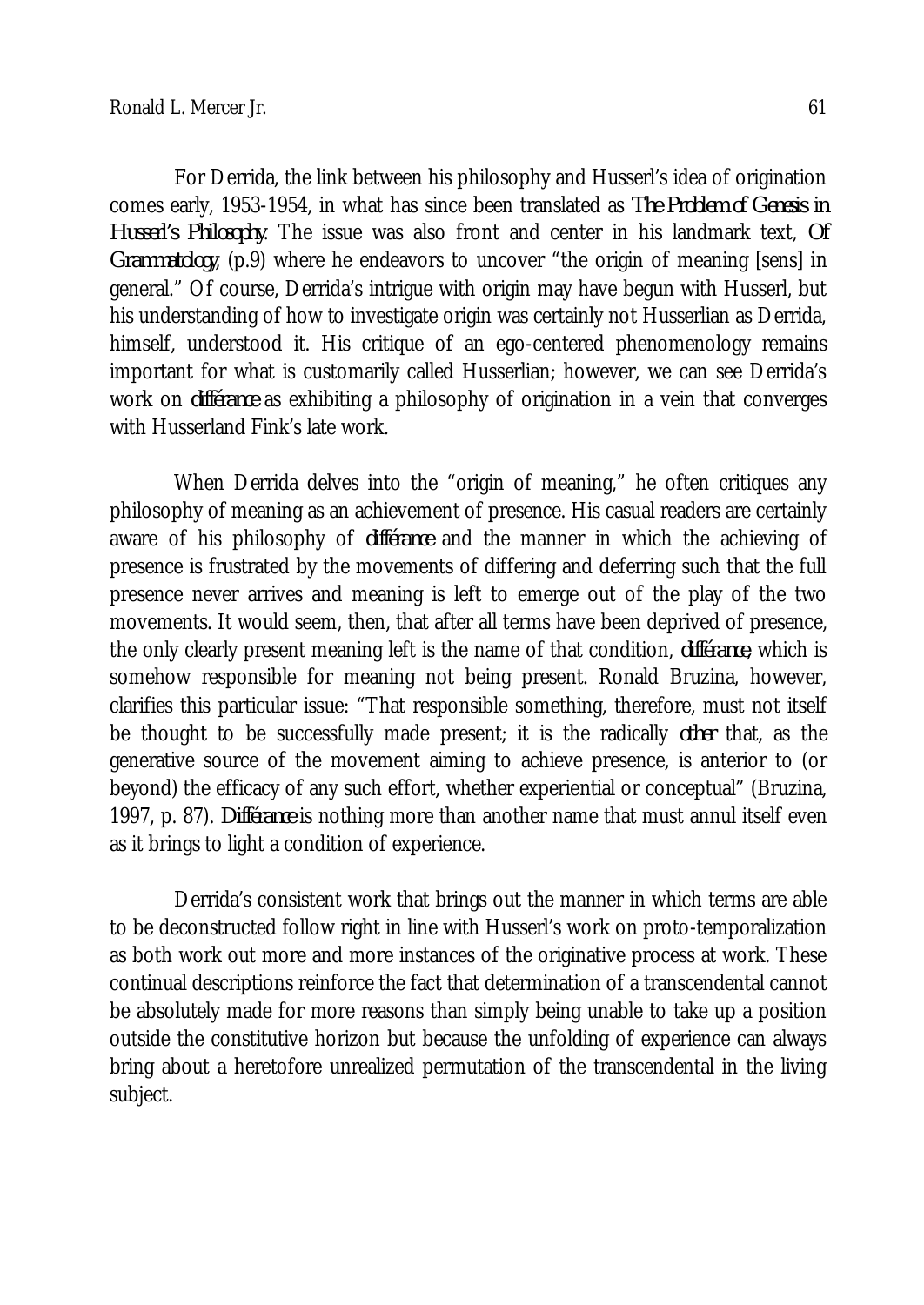The process of disclosure must be an ongoing recovery of an origin that is always being revealed and is always imbuing the world as experienced with meaning, effectively undermining any understanding of *différance* as that which delivers anything absolutely (Bruzina, 2001).

## **3 – The Possibility of Revelation**

If we are willing to grant that Levinas and Derrida have actually captured something of Husserl and Fink's later transcendental method while critiquing the canonical Husserl, the question remains as to what is gained. In the first place, both philosophers are doing something far more positive than discussions of the trace or wholly other or *différance* or *khora*might lead one to believe. Placing these philosophers within a logic of origins helps to see their work as one of disclosure, a genuine bringing to light. However, the disclosure does not try to communicate across boundaries, as though the transcendental conditions from a position outside.<sup>4</sup>The transcendental is immanently near but unapproachable as originative absolute.Reducing any of these philosophies as a discussion of a *quasi*-transcendental makes the results of their description *too* slippery.If we understand this work as Caputo understands Derrida's, who declares the *quasi*-transcendental of *différance* to be "too poor and impoverished, too unkingly, to dictate what there is or what there is not,"we might well end up with a question like Žižek's.Is there anything really there, or does it all too easily slip away?

Coming full circle with Žižek allows us to answer the questions concerning belief on both ends of this paper while dealing with our own issue of recovering theological themes.When putting the question of otherness in terms of origin, allowing that the disclosure will always be incomplete, under construction, and constantly seen as needing to be undone, the transcendental method still allows for that which is originatively transcendent and yet immanent as being the "ontical itself" to be positively revealed.Even if the description, by necessity, remains in the terms of the experiencer, the experiencer still has achieved a measure of  $\alpha$ ποκάλυψις.

 $\overline{a}$ <sup>4</sup>Here, I have in mind Caputo's problem with the transcendental method as he writes in the Prayers and Tears of Jacques Derrida on page 13 where he declares "The problem in a transcendental philosophy is how to establish communication across the borders."Hopefully, with a better understanding of origin as that which is intimately tied to the ontic but undisclosable in a direct way, the notion of the transcendental as across a boundary has begun to be dispelled.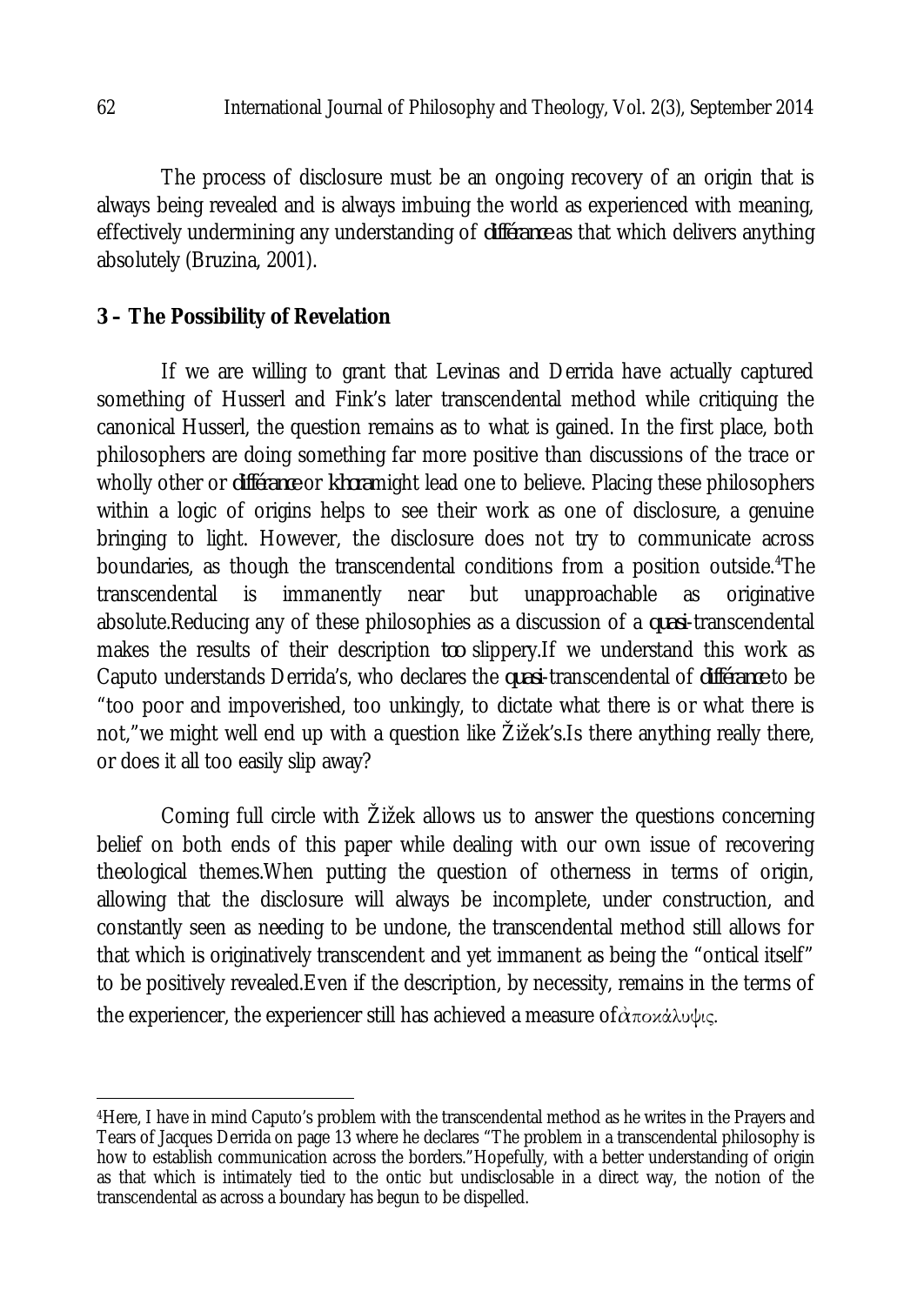Theology depends upon revelation, upon being able to grasp in intentionality the absolutely other, and seeing the work of Levinas and Derrida to be on the order of transcendental methodology allows for a recovery of their work in more revelatory terms than has been previously stated.The point here seems to me to be summed up by Levinas when he declares "The idea of God is an idea that cannot clarify a human situation.It is the inverse that is true" (Levinas, 1996, p. 29).In the clarification of the ontic life of human experience, the idea of God can be revealed, not unlike Fink's philosophizing breaking in on God.

"So do you believe in some form of the divine or not?" Neither Derrida's nor Levinas's philosophy seeks to prove the existence of the god of theism such that one could and should believe in this god. Levinas writes in the preface to the second edition of *Of God Who Comes to Mind*:

We have been reproached for ignoring theology; and we do not contest the necessity of a recovery, at least, the necessity of choosing an opportunity for a recovery of these themes.We think, however, that theological recuperation comes after the glimpse of holiness, which is primary (Levinas, 1998, "Preface," p. ix).

The glimpse of "holiness" or, if this religious word were to be rendered philosophically, "radical otherness", is the site for the beginning of a theological recuperation. Such an action can only take place if such a seeing is possible in the first place, which is precisely what I have argued is going on in Levinasand Derrida's use of transcendental method, a recovery of the absolute, a revelation of the possibility of transcendence. Even if God never appears as a pure object of intentionality, the human structure is one open to the idea of revealed transcendence,making it possible to believe, in fact, in some form of the divine.